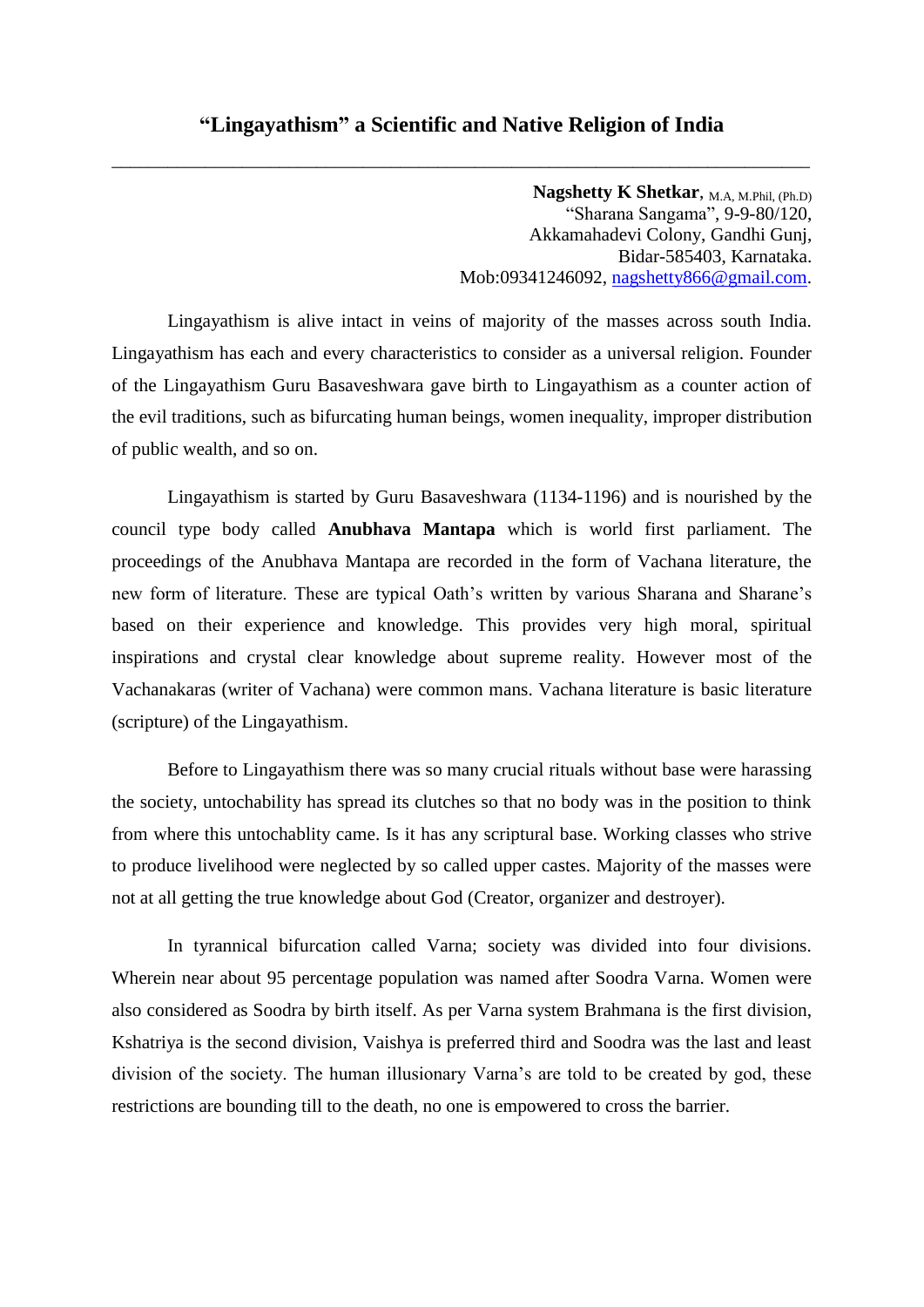Guru Basaveshwara turned the ladder of Varna into its opposite (wise versa) direction, where working class got first preference. Guru Basaveshwara made Kayaka (working for survival with divine mind set) is mandatory to each and every human being. Without Kayaka nobody has right to live. Guru Basaveshwara gives a very significant ethics of Dasooha voluntary contribution of the part of earning to the poor/society is every one's duty. Where in Dasoohi (giver) is responsible of correct utilization of Dasooha made. Guru Basaveshwara removed all bifurcations and named it as a unique community called Lingayath.

It is said Hindu culture has power to resolve all the formulations within its territorial limit. On pursuing the History we find India gave birth to maximum of religions. All those religions faiths come into existence to overcome difficult, useless, unequal tyrannical rituals of Hindu culture. But the following Vachana of Urilinga Peddi clearly denies the superiority of Hinduism over Lingayathism; it contends all the bases of Veda, Shastra, Agama and Purana of Hinduism and it establishes the unique features of Lingayat religion in local (Kannada) language in a super special way.

> ಉರಿಲಿಂಗಪೆದ್ದಿ ಸವಸ**6/153**9 ವೇದಮಾರ್ಗವ ಮೀರಿದರುಮಹಾವೇದಿಗಳು ಲಿಂಗವಂತರು, ಆ ಲಿಂಗವಂತರ ಮಹಾವೇದಮಾರ್ಗವ ಲಿಂಗವೇ ಬಲ್ಪನಯ್<mark>ಞಾ</mark> ಶಾಸ್ತಮಾರ್ಗವ ಮೀರಿದರು ಮಹಾಶಾಸ್ತಜ್ಞರು ಲಿಂಗವಂತರು**,** ಆ ಲಂಗವಂತರ ಮಹಾಶಾಸ್ತಮಾರ್ಗವಲಿಂಗವೇ ಬಲ್ಲನಯ್<mark>ಞಾ</mark> ಆಗಮಕೀಯ ಮೀರಿದರು ಮಹಾ ಆಗಮಿಕರು ಲಿಂಗವಂತರು, ಲಿಂಗವಂತರ ಮಹಾ ಆಗಮಕ್<u>ತ</u>ೀಯ ಲಿಂಗವೇ ಬಲ್ಲನಯ್ಞಾ **¥ÀÄgÁtzÀ ¥ÀjAiÀÄ «ÄÃjzÀgÀÄ ªÀĺÁ¥ÀÄgÁtÂPÀgÀÄ °AUÀªÀAvÀgÀÄ,** ಆ ಲಿಂಗವಂತರ **ಪುರಾಣದ ಪರಿಯ ಆ ಲಿಂಗವೇ ಬಲ್ಪನ**ಯ್ಲಾ ದೇವ ದಾನಮಾನವರಿಗೆಯೂ ಅರಿಯಬಾರದು<u>.</u> ವೇದಶಾಸ್ತ್ರಮರಾಣಾನಿ ಸ್ಪಷ್ಟಂ ವೇಶ್ಯಾಂಗನಾ **ಇ**ವ ಯಾ **ಪುನಶ್ಯಾಂಕರೀ ವಿದ್ಯಾ ಗುಪ್ತಾ ಕುಲವಧೂರಿ**ವ **JAzÀÄzÁV,** ಆರಿಗೆಯೂ ಅರಿಯಬಾರದು. ಲಿಂಗವಂತರು ಉಪಮಾತೀತರು, ವಾ**ಜ್ಗಿನೋತೀತರು, ಆರ ಪರಿಯೂ ಇಲ್ಲ** ಸ್ನೇಚ್ಛಾವಿಗ್ರಹೇಣೈವ ಸ್ನೇಚ್ಛಾಚಾರಗಣೇಶ್ವರಾ: <u>ಶಿವೇನ ಸಹ ತೇ ಭುಜ್**ತಾ ಭಕ್ತಾ ಯಾಂತಿ ಶಿವಂ ಪದಂ**</u> ಲೋಕಚಾರನಿಬಂದೇನ ಲೋಕಾಲೋಕಾವಿವರ್ಜಿತಾ: ಲೋಕಾಚಾರಂ ಪರಿತ್ಯಜ್ಯ ಪ್ರಾಣಲಿಂಗಪ್ರಸಾದಿನ: ಎಂದುದಾಗಿ. ಈ ಲೋಕದ ಮಾರ್ಗವ ನಡೆಯರು<u>.</u> ಲೋಕದ ಮಾರ್ಗವ **ನುಡಿಯರು**. ಲಿಂಗವಂತರ ನಡೆ ನುಡಿ ಆಚಾರ ಅನುಭವ ಆಯತ ಬೇರೆ ಕಾಣಿರಣ್<u>ಣಾ</u>.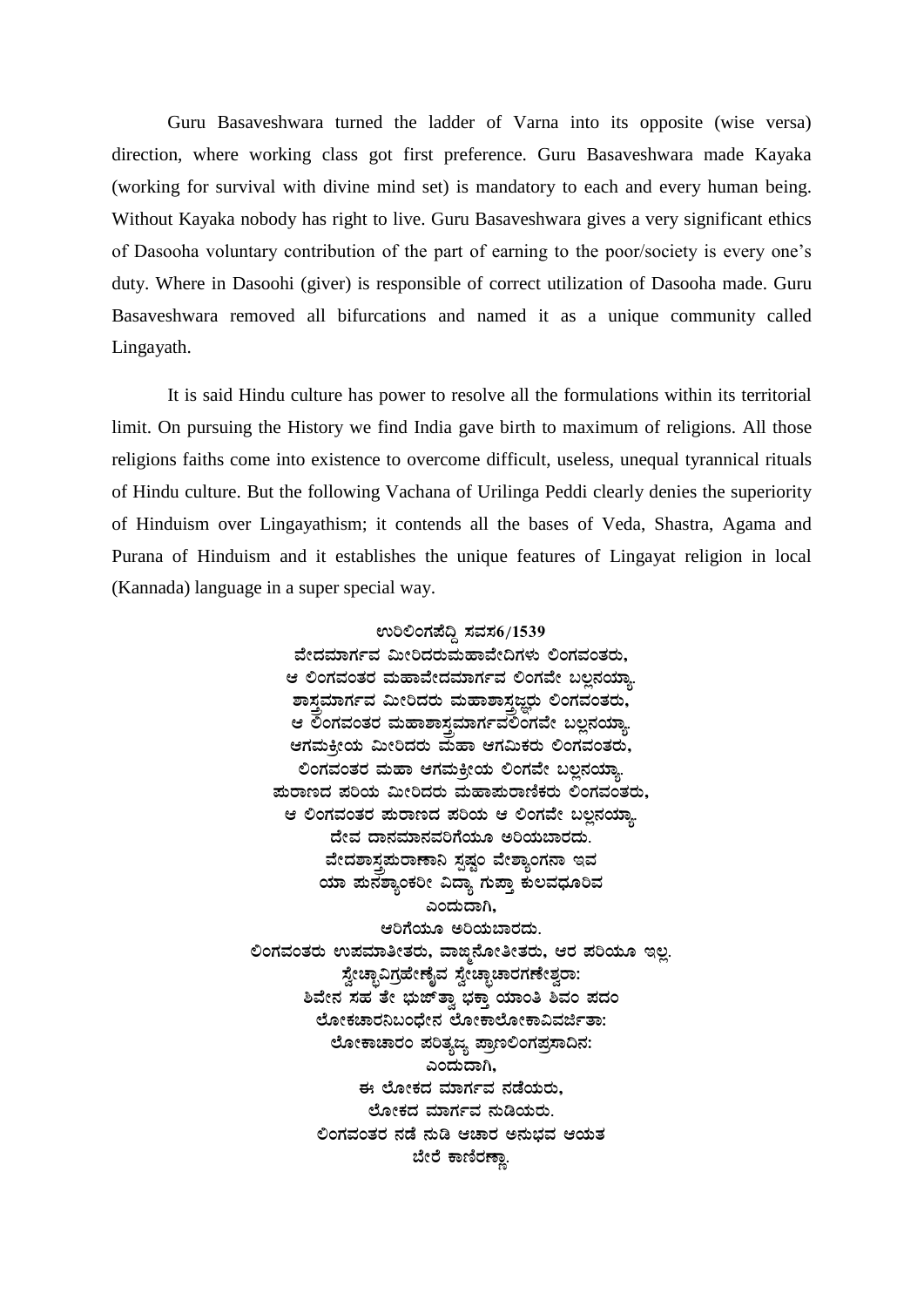# ಶ್ರೀಗುರುಲಿಂಗದಿಂದಲುದಯಿಸಿ ಪಾಣಲಿಂಗಸಂಭಂಧಿಗಳಾದ **ªÀĺÁ°AUÀªÀavÀjUÉ ¥Áæt°AUÀ, PÁAiÀİAUÀ**  $i$ ಕಕಾಯ ಮಮಕಾಯವಾಗಿ ದೇಹಾದಿ ತತ್ತವೆಲ್ಲಾ ಶಿವತತ್ನ, **EzÀÄ PÁgÀt.** ಸರ್ವಾಂಗಲಿಂಗಮಹಾಮಹಿಮ ಲಿಂಗವಂತರ ಕ್<u>ಷೀ</u>ಯೆಲ್ಲವೂ ಲಿಂಗಕ್ಕೀ. ಮುಟ್ಟಿದುದೆಲ್ಲಾ ಅರ್ಪಿತ, ಕೊಂಡುದುದೆಲ್ಲಾ ಪ್ರಸಾದ. ಸದ್ಯೋನ್ಮುಕ್ತರು, ಸರ್ವಾಂಗಲಿಂಗವಯ್ಯ<u>ಾ</u> ಉರಿಲಿಂಗಪೆದ್ದಿಪ್ರಿಯ ವಿಶ್ವೇಶ್ವರ.

### (Translation)

Lingayaths are high Vedics, who crossed the way of Veda, That of the high Vedic way of Lingayath's is known by Linga itself. Lingayaths are high Shastrics who crossed the way of Shastra, That of the high Shastric way of Lingayath is known by Linga itself. Lingayaths are high Agamics who crossed the way of Agamas That of the high Agamic way of Lingayath is known by Linga itself. Lingayaths are high Puranics who crossed the types of Purana, That of the high Puranic way of Lingayath is known by Linga itself. It is not knowable by Lords ghosts and humans**.** Veda Shastra puranani spastha vaishyangana eva I Ya Punshankari vidya gupta kulavadhuriva I I It's not known by anybody Lingayath's are beyond comparison of similarities, beyond comparison of talk and sense They are not as anybody. It is said as sechhavigrhenaiva swechhachaganeshwaraha I Shivena saha te bhujtva bhakta yanti shivam padam II Lokacharnibhandena lokalokavivatjitaah I Lokacharam parityajaya pranlingprsadinha II They can't fallow the way of this world, They can't tell way of this world. Way, speech, practice, experience, acceptance of Lingayath's is different. They are created by preceptor and Linga. Highness Lingayath's are relatives of Prana Linga. Had have live in Linga (Pranalinga) body is Linga (Kaya Linga) body belongs to god all the body ethics is Shiva ethics (Shivatatva) Every action of the supreme highness Lingayath is nothing but action of Linga. Everything come to touch is nothing but offering, everything got is divine grace (Prasada) The persons who achieve latest salvation, their every organ is nothing but Linga, Urilinga Peddipriya Vishweshwara.

SVS6/1539

Person having Linga is called as a Lingayath, he should not think of all the other subtle. Lingayath religion is derived from the Saiva and its name has been recognized by the Sharanas of  $12<sup>th</sup>$  century. Readopting the ethic and practices of Shaivism is nothing but foolishness. Madivala Machideva is giving subtle evidence in terms of Vachana.

> ಮಡಿವಾಳ ಮಾಚಿದೇವ್ನ ಸವಸ 8/637  $k$ ಮಗೆ ಲಿಂಗವುಂಟು,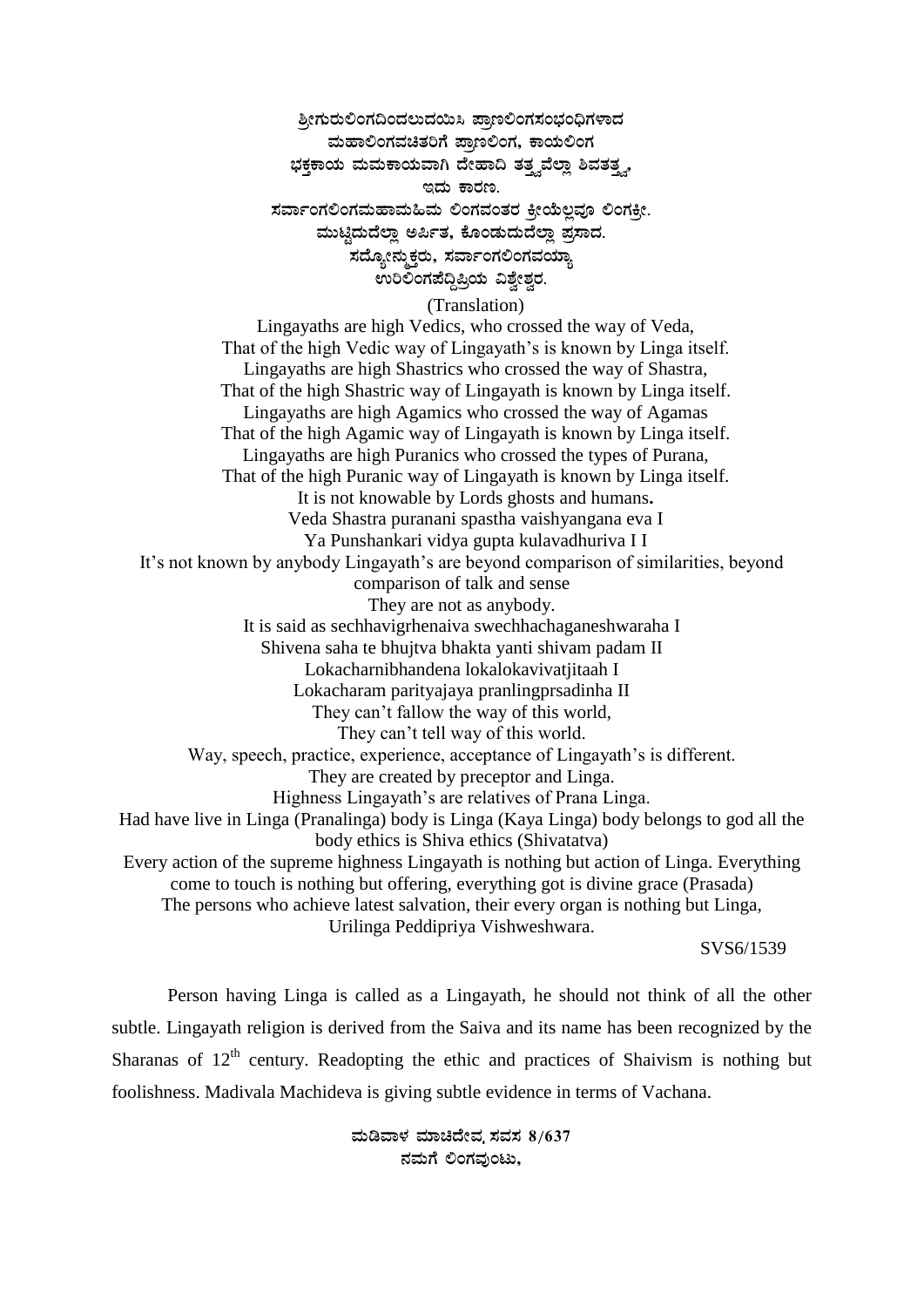## $a$ ಹವು ಲಿಂಗವಂತರೆಂದು ನುಡಿವರು. ಮತ್ತೆ ಮರಳಿ ಭವಿಶೈವದೈವಂಗಳಿಗೆರಗುವ <u>ಈ ಮಂಗಮಾನವರನೇನೆಂಬೆನಯಾ..</u> ಕಲಿದೇವಯ್<mark>ಞಾ</mark>

Basaveshwara the founder of Lingayath religion and he gave the unique concepts called Guru, Linga, Jangama and Prasada; Basaveshwara preached and practiced these ethics with a new zeal. We may find clear cut references through Vachana literature. Let us examine Vachana of Madivala Machideva.

> ಮಡಿವಾಳ ಮಾಚಿದೇವ ಸವಸ 8/682  $a$ ಸವಣ್ಣ ಮಾಡಲಿಕ್ಕೆ ಗುರುವಾಯಿತ್ತು.  $a$ ಸವಣ್ಣ ಮಾಡಲಿಕ್ಕೆ ಲಿಂಗವಾಯಿತ್ತು.  $a$ ಸವಣ್ಣ ಮಾಡಲಿಕ್ಕೆ ಜಂಗಮವಾಯಿತ್ತು <u>ಬಸವಣ್ಣ</u> ಮಾಡಲಿಕ್ಕೆ ಪ್ರಸಾದವಾಯಿತ್ತು.  $a$ ಸವಣ್ಣ ಮಾಡಲಿಕ್ಕೆ ಈರೇಳುಲೋಕವಾಯಿತ್ತು.  $a$ ಸವಣ್ಣನಿಂದಾದ ಕಲಿದೇವಯ್ಯ.

> > SVS8/682

(Translation) Basavanna is reason for Guru Basavanna is reason for Linga Basavanna is reason for Jangama Basavanna is reason for Prsada Basavanna is reason for seven worlds Basavanna is reason for Lord Kalideva

### **Religion should think of poor and unables**

Swami Vivekananda highlights that the religious deeds should be centred on the poor people, otherwise the religion may lose its importance, "Remember that the nation lives in the cottage<sup>1</sup>". Guru Basaveshwara was motif of improves the whole mankind in each and every corners of life. Special interest was taken towards lower groups and given the special grade, he was very near and dear of downtrodden the following vachana shows the Guru Basaveshwara's keenness.

> $\boldsymbol{\mathsf{u}}$ ಸವಣ್ಣ ಸವಸ $1/349$ ಅಪ್ಪನು ನಮ್ಮ ಮದಾರ ಚೆನ್ನಯ್<u>ಞ</u>, <u>ಬೊಪ್ಪ</u>ನು ನಮ್ಮ ಡೋಹರ ಕಕ್ಕಯ್ಯ,  $\mathbf{a}_{\mathbf{\tilde{i}}}$ ಹೆಕ್ಕಯ್ಯ ಹಣಯ್ಯ ಅಣ್ಣನು ನಮ್ಮ ಕನ್ನರ ಬೊಮ್ಮಯ್ಯ **J£ÀߣÉvÀPÀÌj¬Äj, PÀÆqÀ®¸ÀAUÀAiÀiÁå?** SVS1/349 (Translation) Chennayya, the cobbler, is my sire; Kakkayya; the tanner, my uncle is;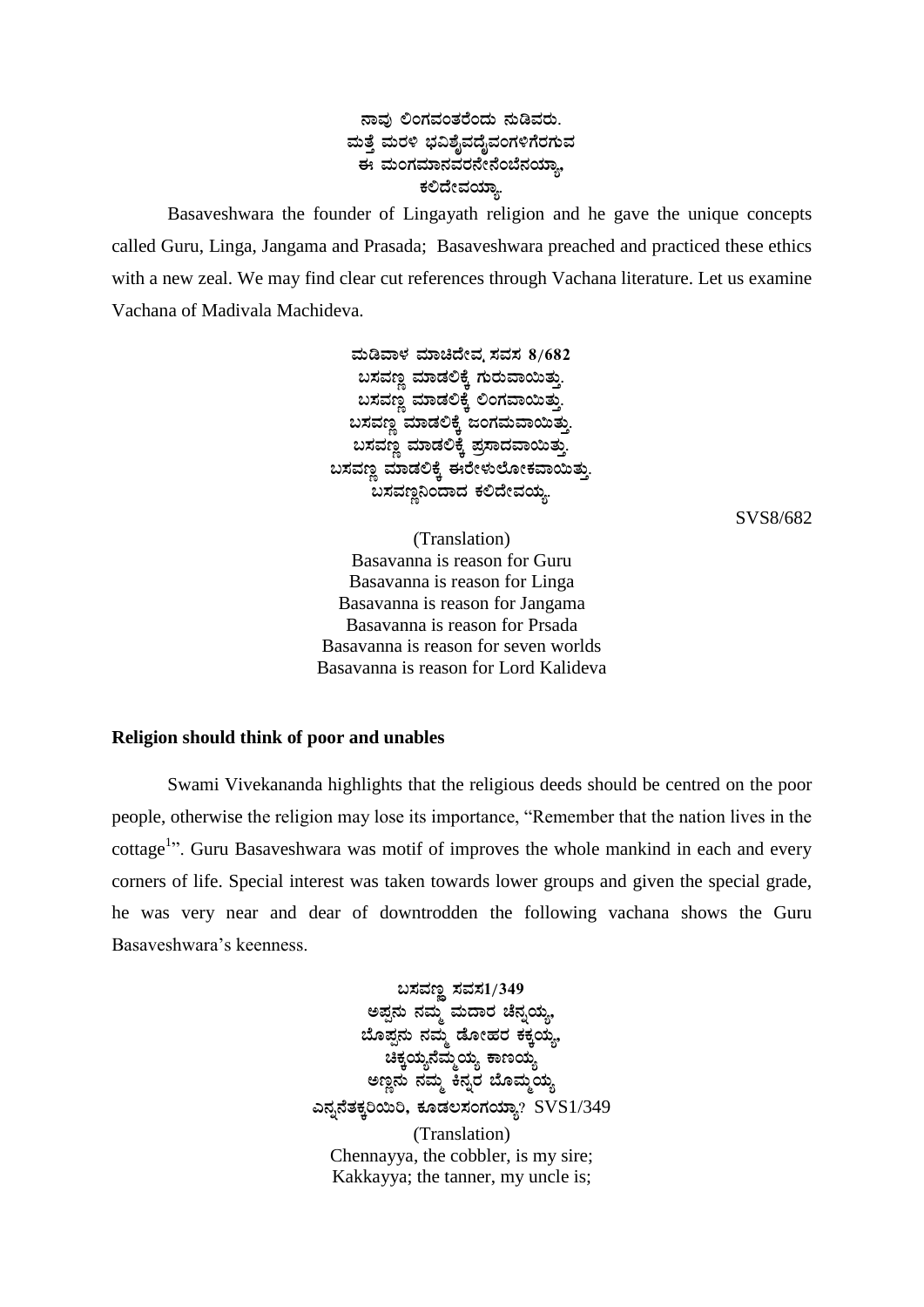Chikkayya is my grandsire, lo! My elder brother is Bommayya the lutenist. Then, why, Kudalasangama, do not Take cognisance of me?

Vof B348

# **Literature and scriptures Lingayath religion<sup>2</sup>**

Basava, the prime minister of Bijjala, founded the Lingayath religion by giving a different shape to the existing form of Shaiva religion mixed with Varnashramadharma. He gave a different term and form to Shaivism by separating it from the Varnashramadharma and shifting out it all crudities. He borrowed the 36 fundamental principles (Tatva's) from the Agamas; he adopted the five materials of Shiva-worship (Vibhuti, Rudrakshi, Teertha which is called Padodaka, Prasada and Mantra) and weaved together in a ritualistic chain of Shivapuja. He adopted Shivalinga that was put on the body, and gave it a definite meaning and made it the central and vital point of the religion. He made Jangamas the peripatetic gurus to guide the followers of the religion for explaining and removing the difficulties at any stage of the practice of Shivayoga. He found the necessity of gurus as instructors for the devotees in matters spiritual. All these formed the Sadhana of the religion. He made religion a personal affair, of course under the constant guidance of Gurus and occasional instructors of Jangamas. He destroyed the artificial barriers put against women from the privileges of religious life. In the same way, he eradicated the inhuman exclusion of a section of the people branded as Shudras from the privileges of religious life. He thereby turned Shaivism into Lingayathism by these far-reaching and astounding changes that worked like a miracle and changed the socio-religious life of the Hindus of his times. He framed Shatsthala, the technique of Shivayoga on scientific basis. For this stupendous work he started Shivanubhavamanatapa, a Gnanamantapa for a thorough discussion of the principles. He extended all facilities to the reach of his saintly followers to practice the principles and prove experimentally the practicability and efficiency of Shiva yoga. He specially helped in the stupendous under-taking of the new religious movement by his nephew, Chennabasava, the genius that framed the brain of Anubhavamantapa, and by Allamaprabhu, the matchless Yogin that demonstrated the world not only the practicability and efficiency of the Lingangayoga but also its unfailing power raising the practitioner to the heights of Yogic attainments. All this was done in a short period of about nine years, like the work of Christ. The new movement spread like wild fire and attracted streams of followers; and in a short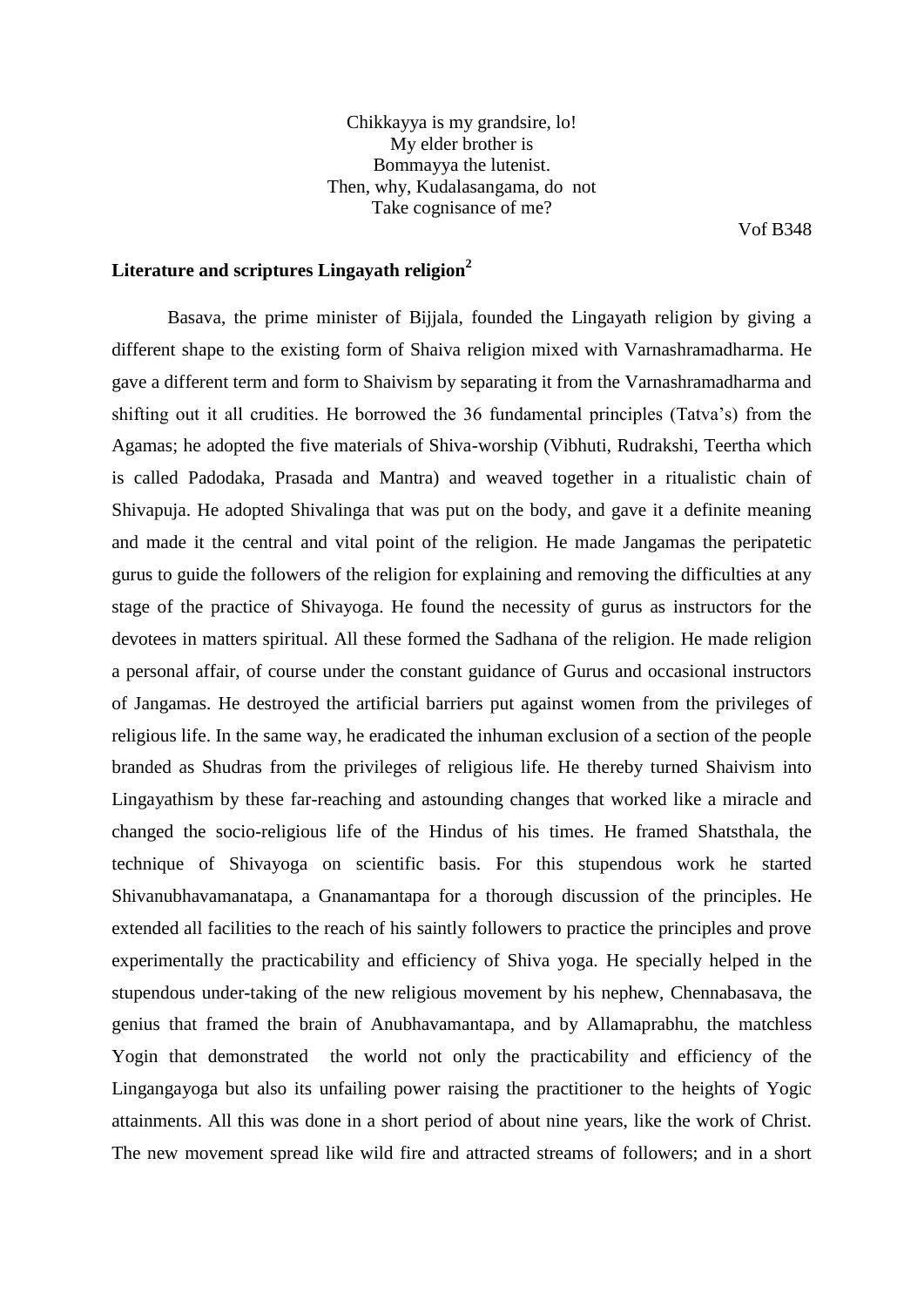time the new community became very popular by conversion and admission into the new fold of all new comers. In order to popularize the new movement Basava followed the wise examples of the prophet, Buddha, preaching and conveying the principles of the new movement in the language of the people, Kannada, which thus became the best means and medium of carrying conviction to them. The result was the Vachanas of the members of Anubhavamantapa who every day sent message to the people by means of Vachanas or sayings. The Vachanas are like Upanishads in their poetic fervour and profoundity of meaning, fresh from the oven of spiritualized hearts. They are short sentences, very explanatory, thrilling and soul-stirring and unfailing in their effect. It is a voluminous literature now coming gradually to light and immensely appreciated.

Lingayath Religion has its own Doctrine (Siddanta), achievements, Philosophy (Darshana), Consecration, literature, culture, Heritage etc.,

## **Lingayath religion is world religion** <sup>3</sup>

Lingayath religion is a very progressive religion; it not only gives importance to the bare rituals. Bare rituals, but also it gives preference to internal spiritual development. It is world religion because of its profound values.

It is world religion because,

- 1. It preaches the ethics worth accepted by everyone belonging of the present and future everywhere in the world it preaches the values acceptable at all the three times, past present and future.
- 2. It has wise scope of improvement of everyone; it gives religious consecration to everyone.
- 3. It leads to the worship of the creator in the form of world shape; preaches that all the human beings are the children of God. It has the vision of welfare of all the living beings. It propounds personal welfare, social welfare, national welfare and universal welfare. It preaches the universal family-hood. It is a family religion because it teaches to respect parents, sisters-bothers. It is national religion as it honour nation as mother, and treats every citizen with equality. It is universal religion as it considers God as the father of every one, considers all human beings as brothers. And this is the main feature of Sharana (true follower of Lingayathism)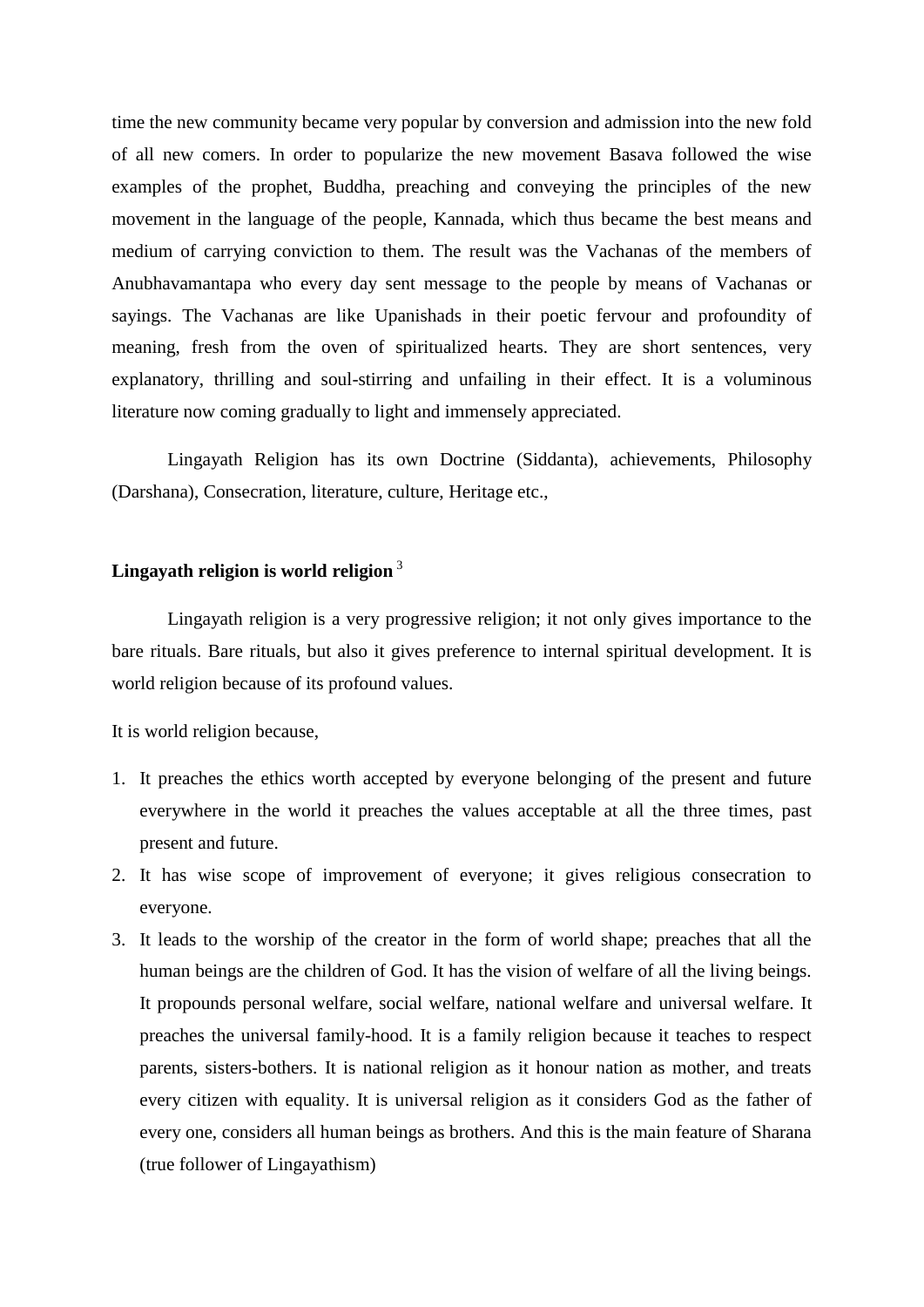4. It is advised the commons to study the religious scripture and practice them in personal life, build the moral character, propagate the ethics, protect the religion. Because the Lingayath religion is of commons, for commons and by commons.

Contributions of Basaveshwara to the universe are countless. Today's our perception of equality is concept of Basaveshwara. Kayaka, Dashooha, Social justice, Emancipation of women, Movement to eradication of untochability and concept of universal welfare are the contributions of Basaveshwara.

Religions found in India Buddhism, Jainism, Lingayathism and Sikhism, religions are found in India to heal the defects/deficiencies within Hindu religion. Lingaythism is found in a very scientific, democratic way and nourished by economically lowest but very high by moral.

In accordance with any aspect all the others are considered as the tribes, castes of Hindu Religion. Lingayath religion is not at all a part of Hinduism. In Hinduism people belonging to 4 Verna and untouchable by name of fifth Verna were there. If Lingayath accepts belonging of Hinduism then they should chose a Verna one of the four Verna. In Hindu there is Upanayan and Yagnopavita (religious consecration) to the Brahmins, Vaishyas and Kshatriyas only. They only are treated as Dvijas. For the peoples of Shudras and fifth Verna's there is not at all Upanayana (religious consecration). People not having Janivar (Upanayana) are considered as Shudra. Without having Janivar Lingayaths will become untouchables. Hindu religion is based on Veda, Agama, Shruti, and Smritis. Guru Basaveshwara the founder of Lingayath religion contends the faults of Veda, Shastra and Smiritis. The Vachana scripture given by Guru Basaveshwara and his fellow persons (Saharans) is the constitution of Lingayath religion. Hindu religion gives preference to fire (Agni) and is followed by performing Homa-Havana, Yagna-Yaga as Agni. Wedding is also performed in the presence of Agni. Lingayath religion does not perform any consecration it does in the witness of Guru, Linga and Jangama. In Vedic Hindu the entrance is restricted. Lingayath accepts every one through Deeksha. By these above points it is essential to get the independent recognition for to Lingayathism.